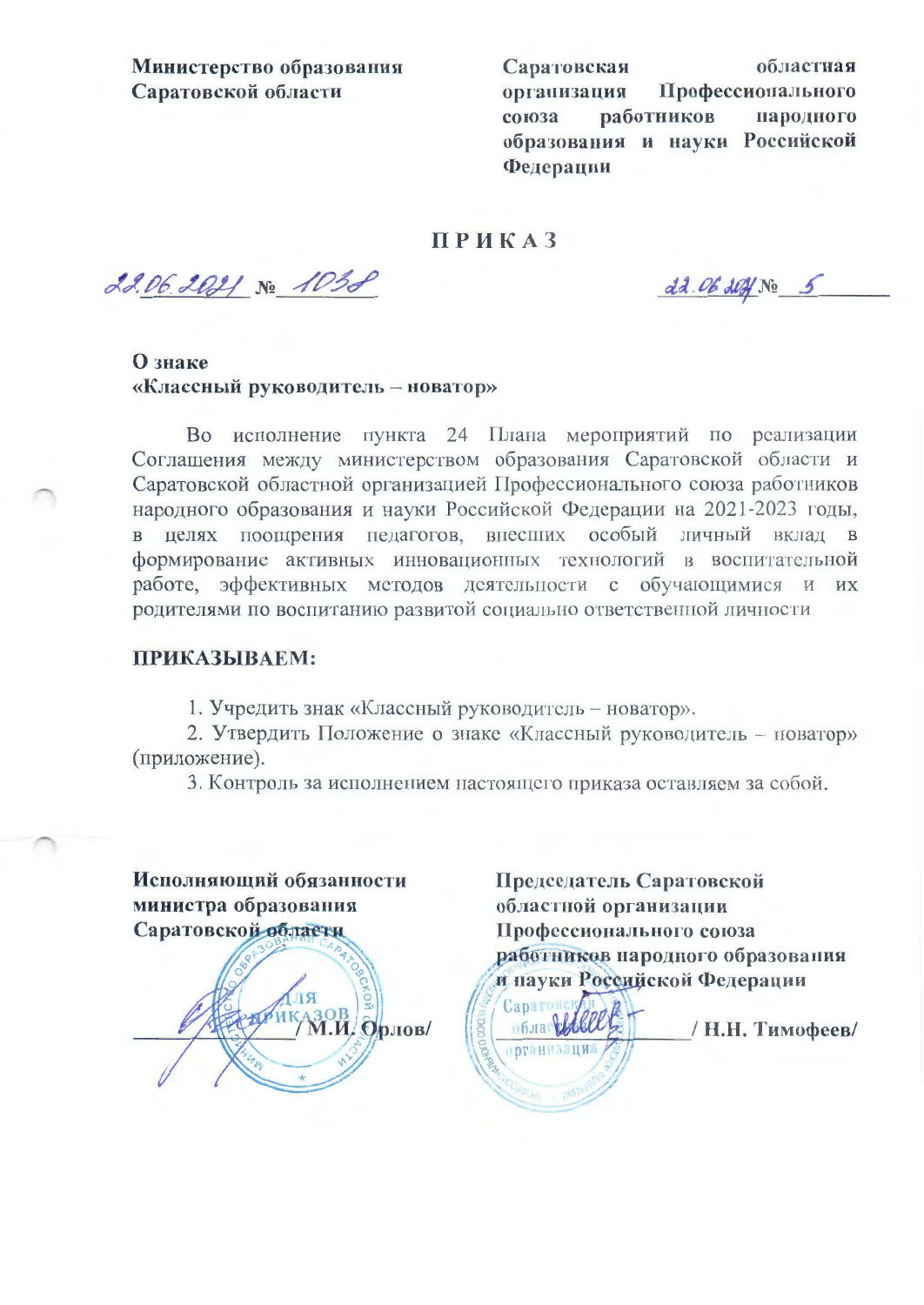Приложение

**УТВЕРЖДЕНО** приказом министерства образования Саратовской области и Саратовской областной организации Профессионального союза работников народного образования и науки Российской Федерации OT 22. 06. 2021 No 1038 or  $22.06.0021$  No 5

#### ПОЛОЖЕНИЕ

#### о знаке «Классный руководитель - новатор»

1. Знак «Классный руководитель - новатор» (далее - Знак) учреждается министерством образования Саратовской области (далее - Министерство) и Саратовской областной организацией Профессионального союза работников народного образования и науки Российской Федерации (далее - Профсоюз).

2. Знак является формой поощрения педагогических работников, классное руководство в общеобразовательных осуществляющих профессиональных образовательных организациях Саратовской области, внесших особый личный вклад в повышение качества воспитательной деятельности. в разработку и внедрение инновационных методов нравственного развития личности обучающихся культурного  $\,$  M  $\overline{B}$ образовательных организациях.

3. Описание и рисунок знака «Классный руководитель - новатор» приведены в приложении № 1 к настоящему Положению.

4. Финансирование расходов, связанных с награждением лиц Знаком, осуществляется Профсоюзом.

5. Профсоюз:

организует изготовление (приобретение) Знаков и бланков документов к ним;

осуществляет бухгалтерский учет и списание Знаков и бланков документов к ним;

обеспечивает хранение Знаков и бланков документов к ним с учетом их полной сохранности от хищений, пожаров и порчи;

ведет учет и регистрацию лиц, награждаемых Знаком.

6. Решение о возбуждении ходатайства о награждении Знаком администрацией образовательной принимается организации При согласовании с выборным органом первичной профсоюзной организации и выносится для утверждения кандидатуры на заседание коллегиального органа организации (педагогический совет, общее собрание коллектива).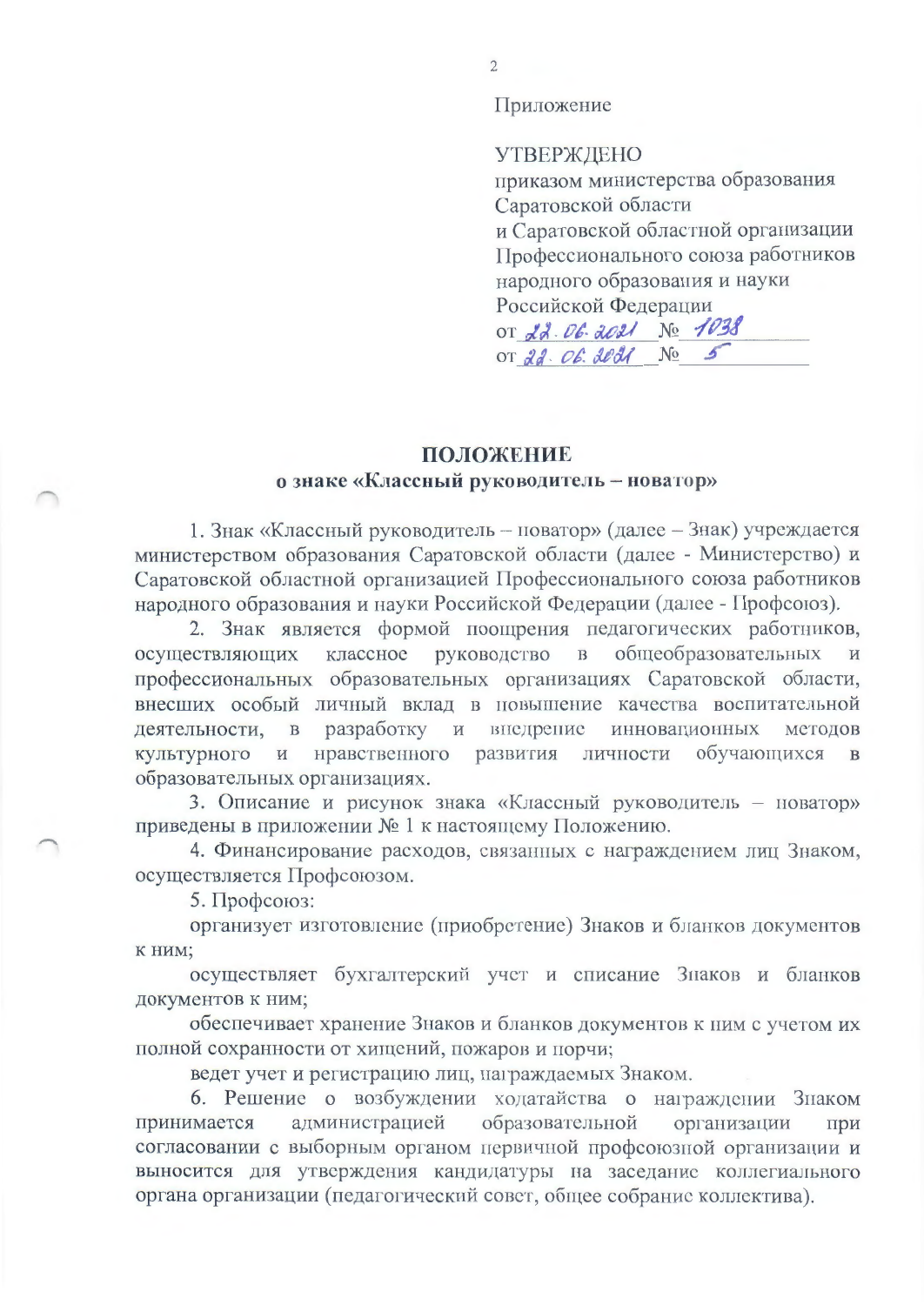7. Материалы по данной кандидатуре после ее утверждения в течение трех календарных дней направляются в органы местного самоуправления, осуществляющего управление в сфере образования или в территориальную организацию «Общероссийского Профсоюза образования». Орган местного самоуправления, осуществляющий управление в сфере образования или территориальная организация «Общероссийского Профсоюза образования» коллегиально рассматривают представленные документы и при соответствии кандидата требованиям настоящего Положения направляет ходатайство в адрес Профсоюза.

награждению Знаком  $\mathbf{B}$ Профсоюз 8. Для представления  $\mathbf K$ направляются следующие документы:

ходатайство о награждении Знаком (представляется до 1 июля текущего года);

образца (приложение  $N_2$  $\overline{2}$ представление установленного  $\mathbf K$ Положению).

В представлении должны быть отражены конкретные заслуги, достижения и успехи кандидата в учебно-воспитательной деятельности, применяемые кандидатом инновационные технологии воспитательной работы, эффективные методы деятельности с обучающимися и **HX** родителями по воспитанию развитой социально ответственной личности.

Профсоюз анализирует документы на предмет соответствия их требованиям и направляется в Министерство.

Решение о награждении Знаком принимается Министерством и Профсоюзом и оформляется совместным приказом.

9. Кандидаты на награждение Знаком должны иметь:

- педагогический стаж работы не менее 3 лет работы;

- наличие профессиональных заслуг в педагогической деятельности (сведения о поощрениях и награждениях за эффективную и добросовестную трудовую деятельность, о нобедах во всероссийских, региональных и муниципальных конкурсах профессионального мастерства и (или) иные сведения, критерии оценки профессиональных заслуг кандидата, наличие иных наград);

- отсутствие не снятой или не погашенной в установленном федеральным законом порядке судимости;

- отсутствие не снятого дисциплинарного взыскания.

10. Знак вручается министром образования Саратовской области и председателем Саратовской областной организации «Общероссийского Профсоюза образования», или от их имени заместителями **TIO** соответствующему поручению.

Награждение Знаком производится в торжественной обстановке.

Знак вручается лично награждаемому лицу.

11. Знак носится на левой стороне груди и при наличии других орденов, медалей, знаков отличия Российской Федерации и Саратовской области располагается за ними.

12. К Знаку прилагается именное свидетельство о награждении Знаком.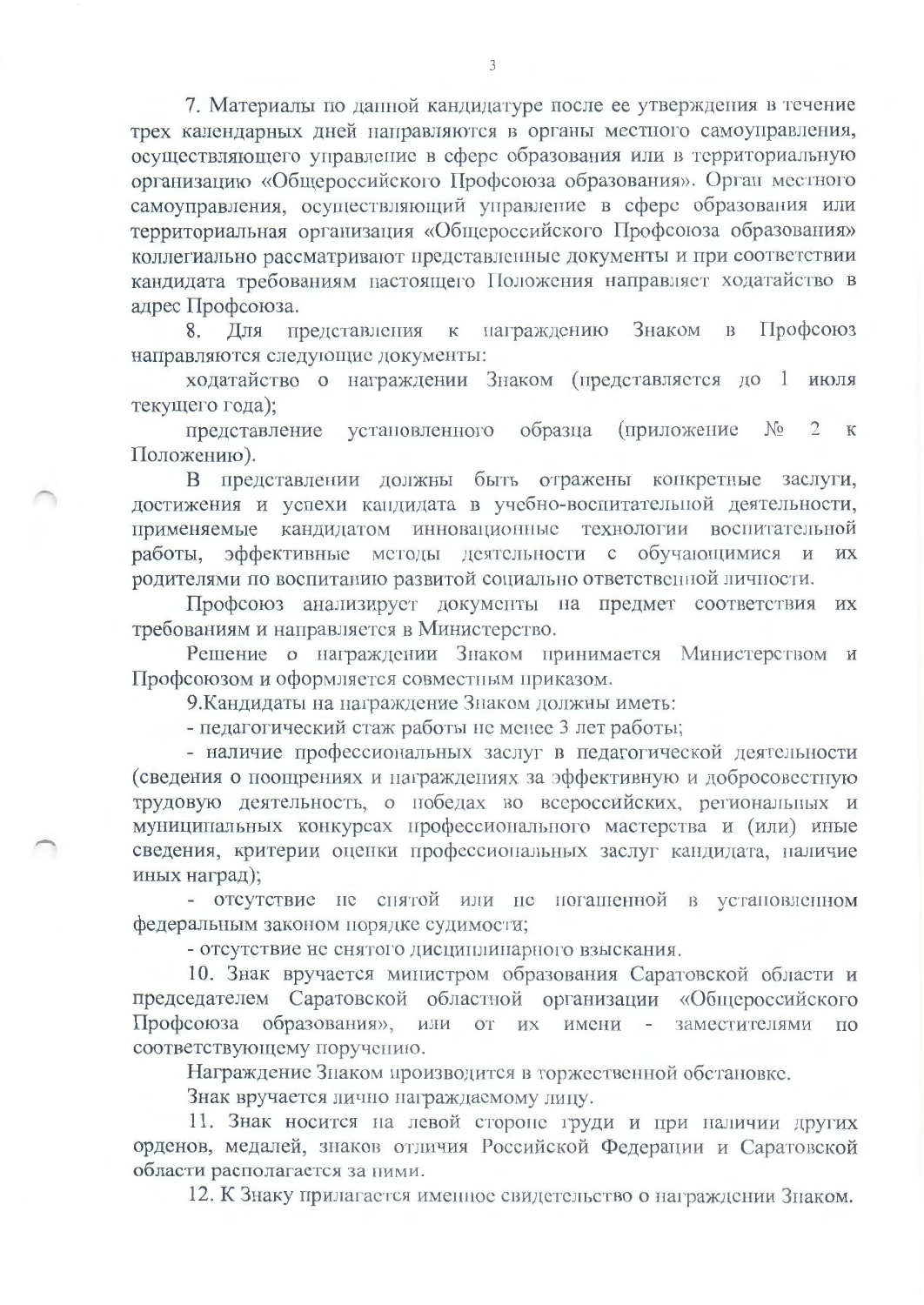13. В случае утраты Знака дубликат не выдается. В случае утраты именного свидетельства к Знаку на основании заявления награжденного выдается его дубликат.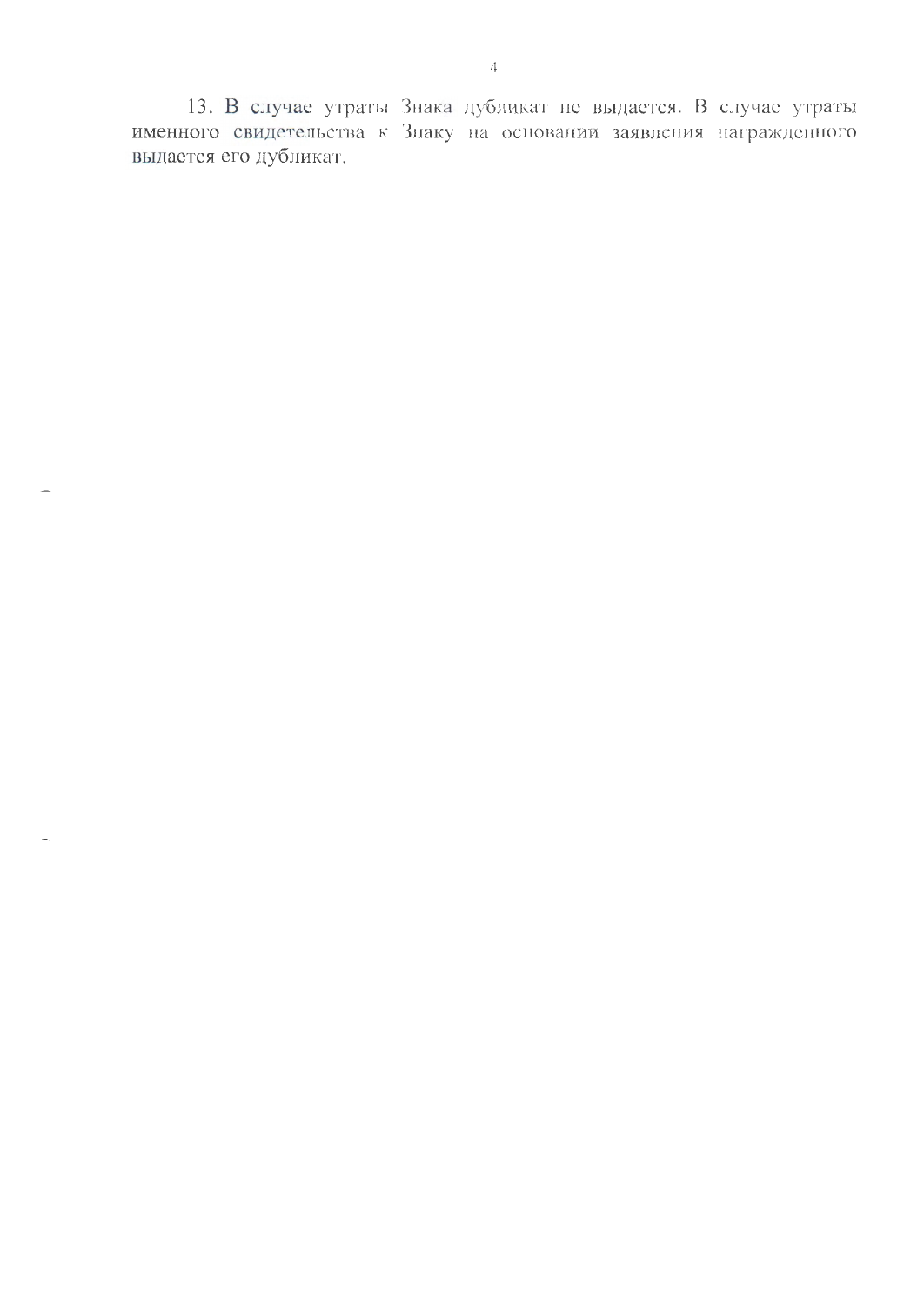Приложение № 1 к Положению о знаке «Классный руководитель-поватор»

# Описание знака «Классный руководитель - новатор»

Нагрудный Знак имеет форму ромба размером 5 см на 2,5 см.

Цвет ромба - голубой, окантовка - белая.

На лицевой стороне знака в середине ромба гравировка «Классный руководитель - новатор».

В верхней части Знака размещается изображение Герба Саратовской области.

В нижней части Знака располагается эмблема Общероссийского Профсоюза образования.

На обратной стороне Знака имеется приспособление для крепления к одежде.



5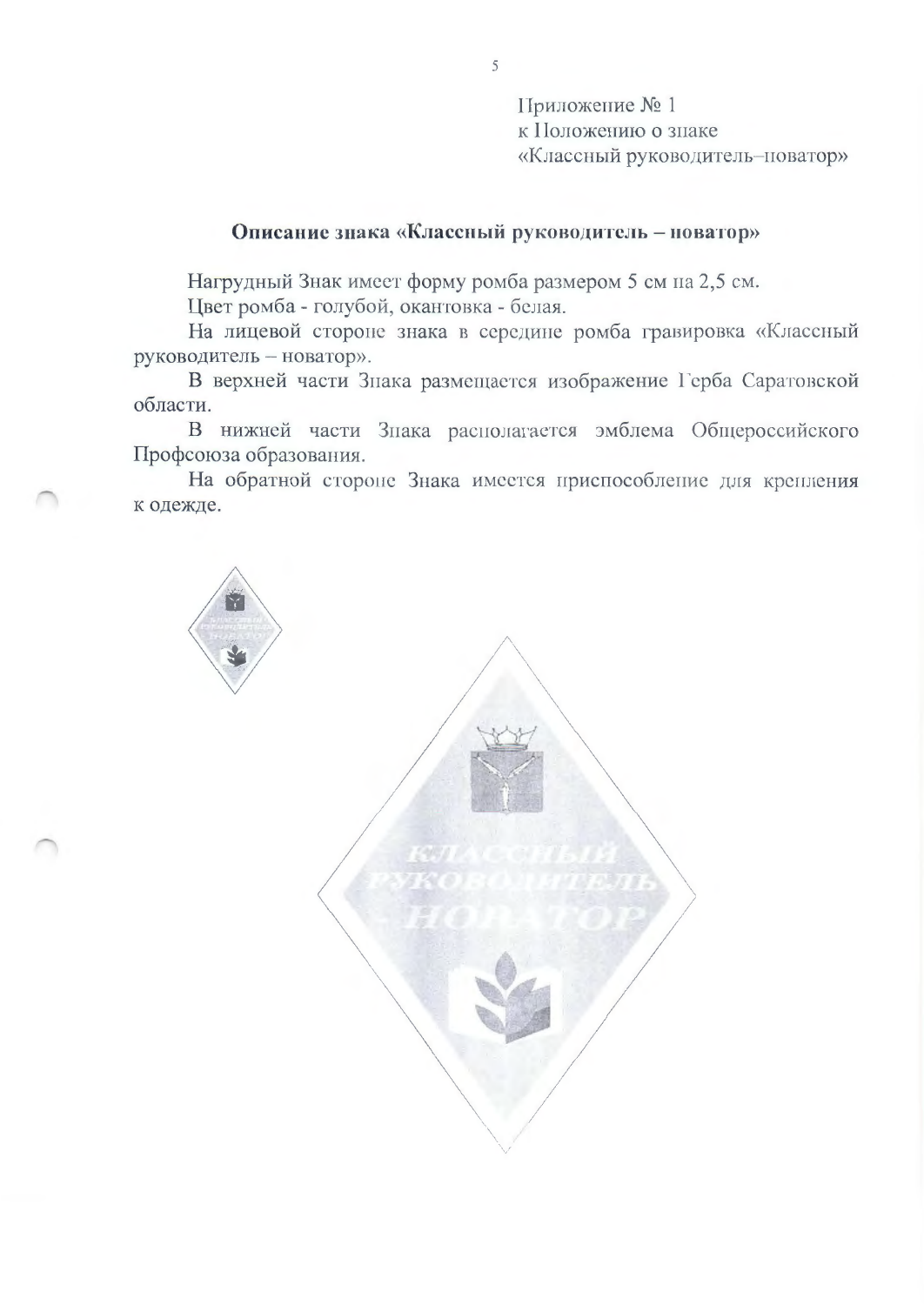Приложение № 2 к Положению о знаке «Классный руководитель-новатор»

### Представление на награждение знаком «Классный руководитель - новатор»

1. Фамилия, имя, отчество 2. Дата рождения 3. Должность, место работы (наименование организации в соответствии с учредительными документами) 4. Образование (специальность по диплому, наименование учебного заведения, год окончания) 5. Ученая степень, ученое звание 6. Квалификационная категория, дата присвоения (для педагогических работников) 7. Стаж работы в Стаж работы в coepe ланном образования коллективе the control of the control of the control of 8. Государственные и ведомственные награды, даты награждений 10. Мотивы выдвижения - заслуги и результаты деятельности на уровне области

6